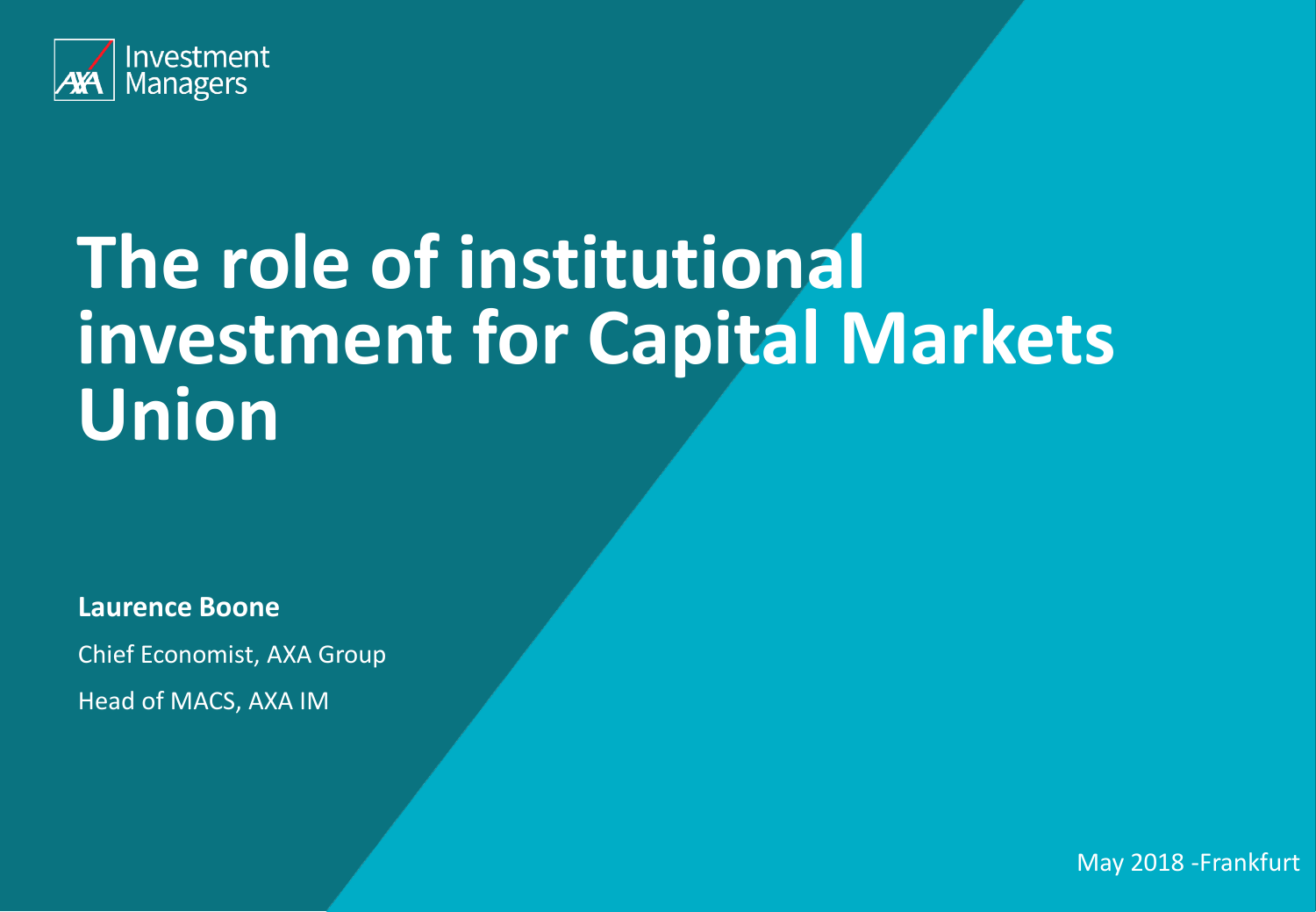### Financial risk sharing is about diversification: for income & consumption smoothing

- The insurance sector is the largest institutional investor in the EEA with more than €11tr of assets under management (1)
- Insurers are mainly invested in bonds providing the core of the return and other assets for diversification
- Government bond 'Home country' bias in aggregate terms is 44% and this level varies from country to country

The results of three types of constraints: economics, regulation, accounting standards

#### **Investment split for Life European Insurers ( 2017) (2)**

**Other** 3,9%

Corporate Bonds 38,0%

Property 2.6%

Listed equity 7.2%

Unlisted equity 3.5%

Cash 3,2%

Mortgage and loans 7.8%

> Government bonds 33,8%



#### **Home country bias' in government bond allocation for 2016 ( as a % to total govies) (1)**



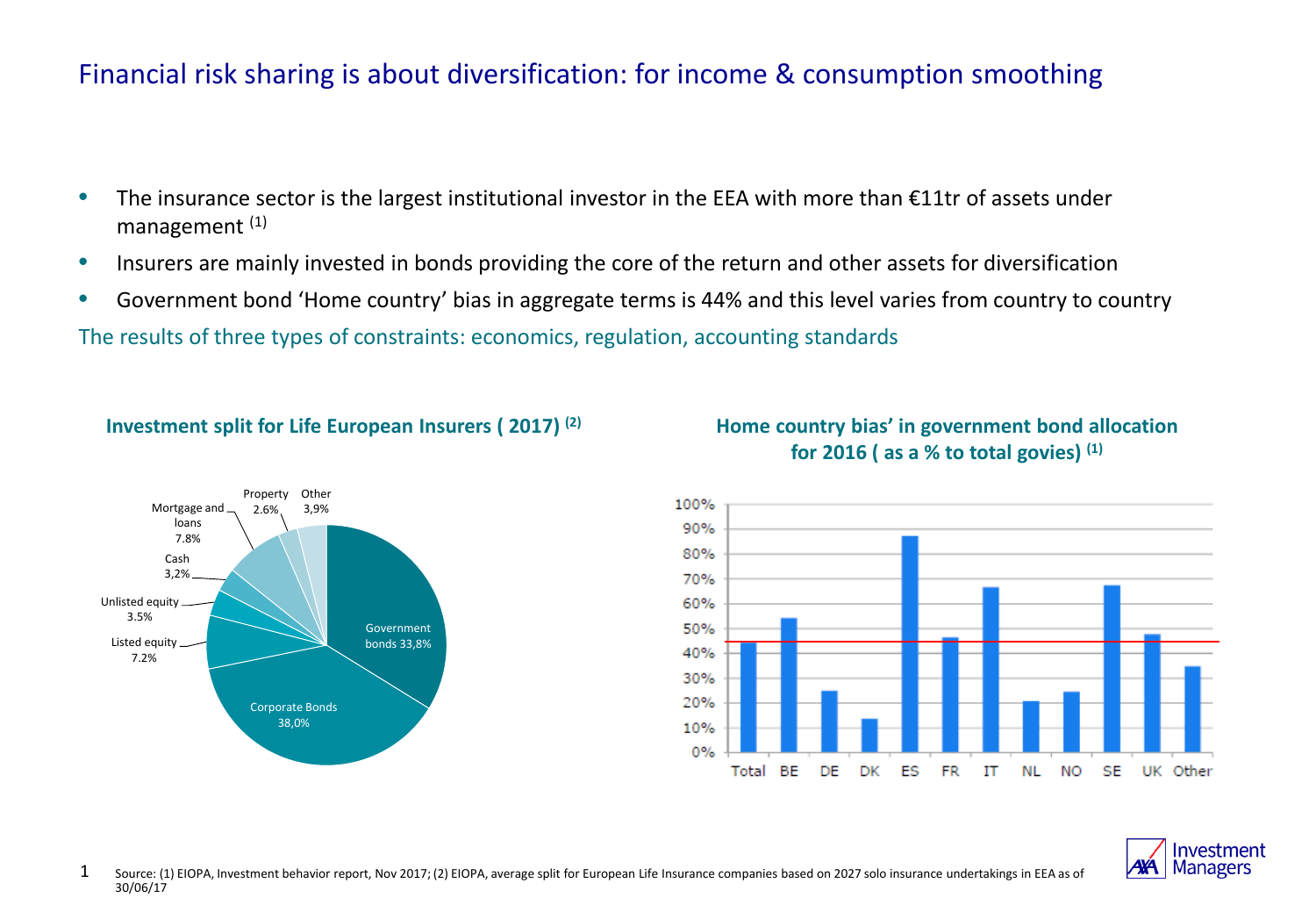# Insurers Investment universe is at the intersection of many constraints

#### Insurers constraints….

2

- **Economic** to optimize long term economic return while managing duration and asset allocation in line with liabilities
- **Accounting** constraints penalizing P&L realization under IFRS, favoring buy and maintain strategies to ensure recurring earnings and low volatile assets ( private Vs listed)
- **Regulatory** to optimize solvency margin
	- While SII favors government bonds with no capital charge for the asset class and with a sophisticate liability valuation methodology including government bonds for discounting, mitigating sovereign spread volatility and providing back stop in case of domestic crisis

#### ...a structural long liquidity position by nature…

…and several layer of external & market constraints



#### Resulting in more corporate financing and alternative Fixed Income investments and less sovereign





FI asset durations end June 2017: 8.2y for L&S and 5.5y for P&C

\* source: AXA FY 2017 Earnings, February 2018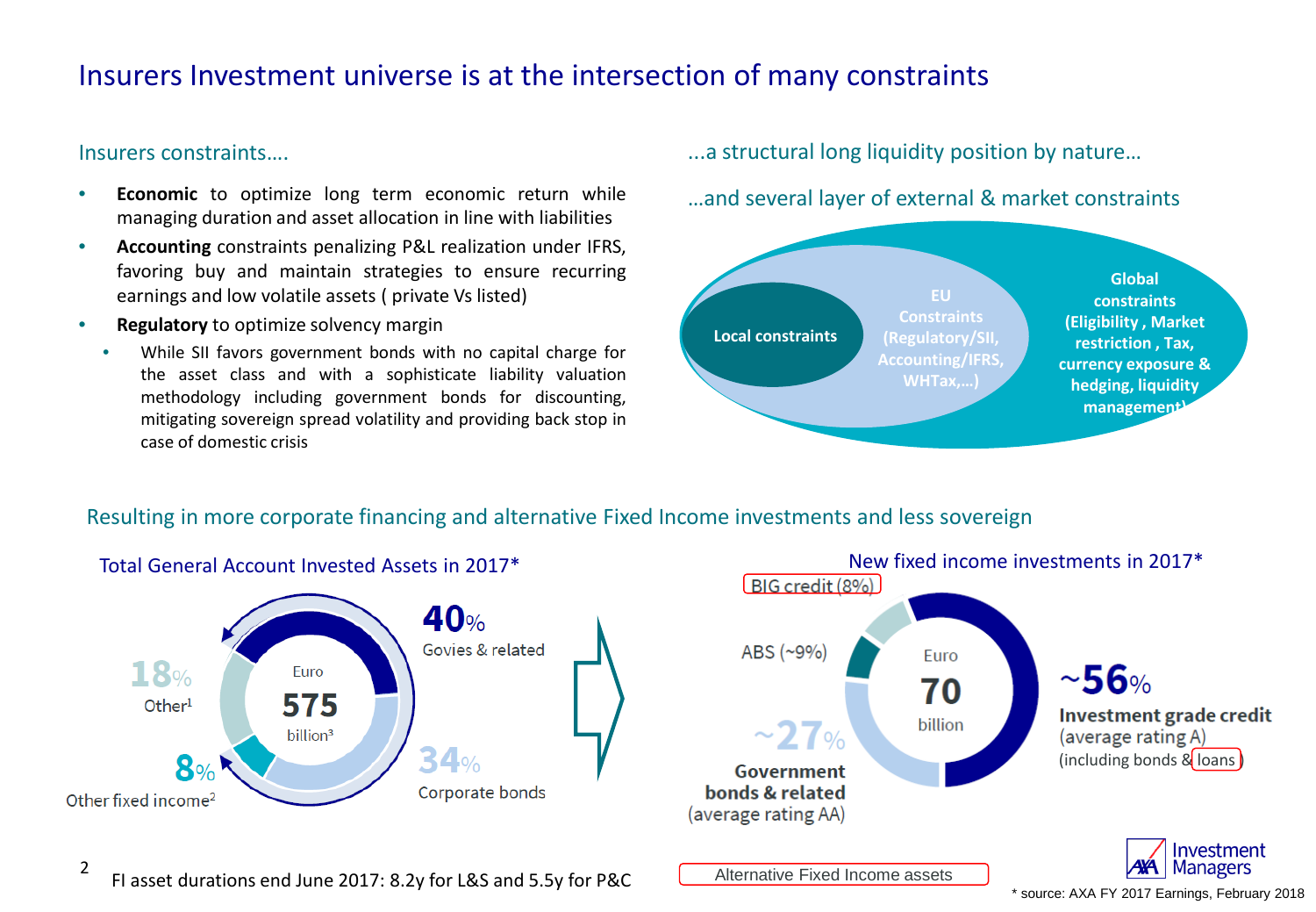# Geography of investment reflects these constraints

- Geographical allocation reflects both ALM constraints and regulatory & accounting issues
- Core allocation is defined first to match local business, with some diversification to enhance yield
- Liability adjustment rule for contingent event –welcome- also contributes to home bias

#### **AXA 's revenues by geography (1)**

Asia, 9% Europe, 37%

# Transversal, 5%

France, 25%







US, 17%

International, 7%